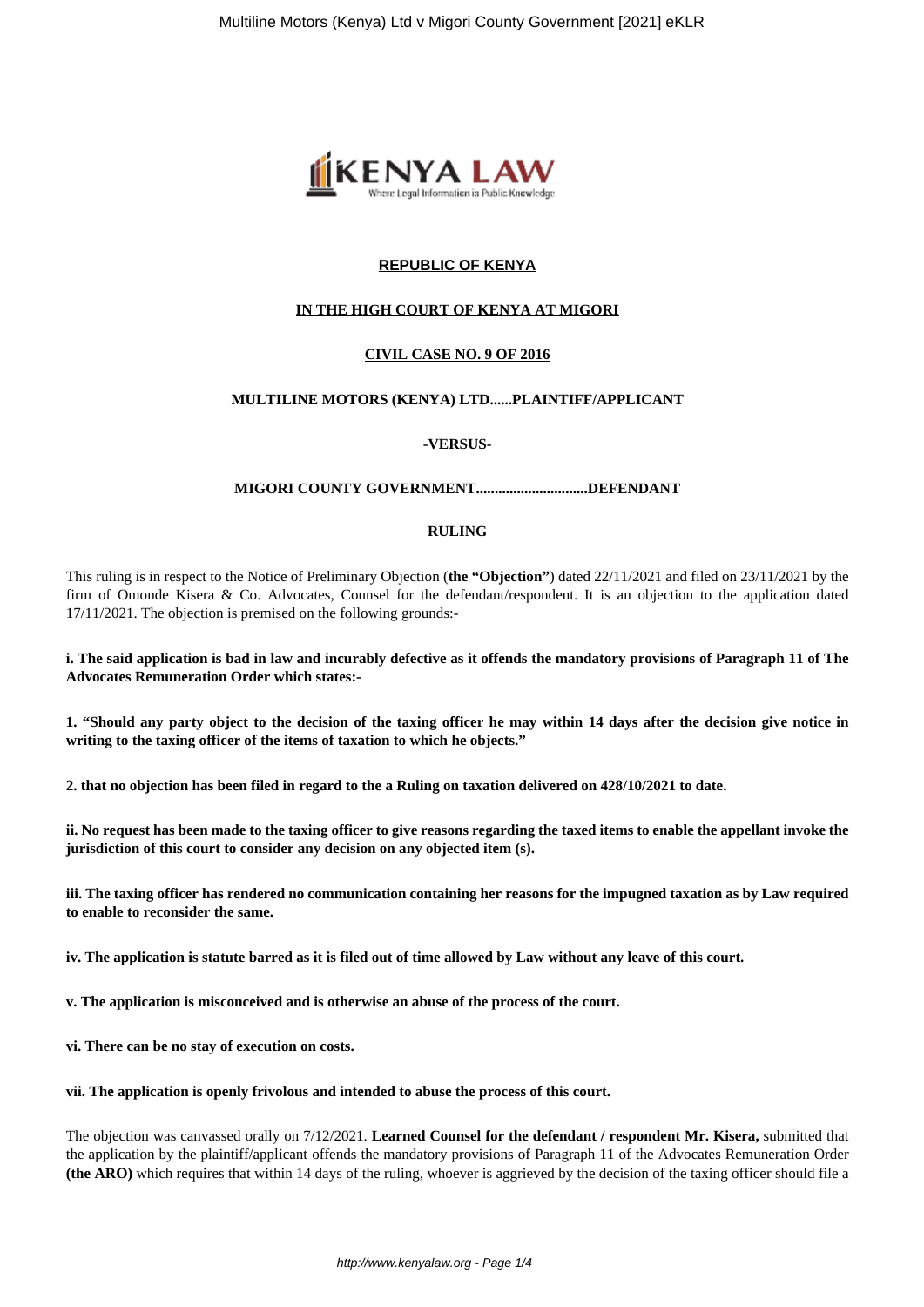notice of objection indicating which items in the ruling they are objecting to; that so far no notice under Paragraph (1) of ARO has been filed; that no request has been made to the taxing officer to give reasons for the decision made on taxation as required under Paragraph 11 (2) of the ARO; that no reference can be made to the High Court without these mandatory provisions as there will be nothing for the High Court to consider. Counsel further submitted that there is no stay of execution that can be made on a bill of costs. To further buttress this position, Counsel relied on the decision of the **Court of Appeal Civil Application No. 298 of 1996 Francis Kabaa vs Nancy Wambui & Jane Wanjiru.** Counsel concluded that the application is an abuse of the court process and should be dismissed with costs.

In rebuttal, **Learned Counsel Mr. Singei h/b for Mr. Omondi for the plaintiff / applicant** submitted that Paragraph 11 of the ARO is not couched in mandatory terms; that the applicant may file an application within 14 days if there is need for reasons. In support of its application, Counsel asked this court to consider the decisions rendered in **Misc Application No. 3 of 2017 Mulu Mbuvi a.k.a John Mulu Mbuvi vs Carolyn K. Mumbo & Co. Advocates** and **Misc. Civil Cause No. 157 of 2010 Adan Guyo T/A Mansille Medical Centre vs Gikunda Anampiu & Co. Advocates**. On the issue of stay, Counsel submitted that there are circumstances when the issue of stay comes into play that the taxing master does grant stay and urged this court to dismiss the objection.

In a brief rejoinder, Mr. Kisera submitted that it is not true that the objection does not contain the issue of stay (see paragraph 6 of the objection). Whether grounds are discernible from a ruling, it cannot amount to filing of the objection; that Notice of objection itemises which parts of the bill are objected to. It is the notice of objection that initiates the jurisdiction of the court; that it is two months since the bill was taxed and, no objection has been filed.

A preliminary objection is one which raises a pure point of law which has been pleaded or which arises by clear implications out of pleadings and which when argued, may dispose of the suit. An example is the objection to the jurisdiction of the court or a plea of limitation. See the decision in **Mukisa Biscuits Manufacturing Co. Ltd Vs. West End Distributors (1969) E.A. 696** 

I need not rehash the provisions of Paragraph 11 (1) of the ARO which clearly provide that if a party is dissatisfied with the decision of the taxing officer then he has to give Notice of objection; itemisingthe items objected to. The applicant has not filed such Notice within fourteen (14) days as per the law. Learned Counsel Mr. Singei submitted that the provision is not couched in mandatory terms. In its application, the applicant annexed and marked **"PO1"** being a copy of the said ruling dated 28/10/2021. The aforementioned annexure is a copy of the handwritten ruling. On the face of it, there seems to be no reasons advanced on why the specific items in the bill of costs dated 13/8/2021 were taxed as so. In considering the provisions on Paragraph 11 (1) of the ARO, **Odunga J** in **Evans Thiga Gaturu, Advocate v Kenya Commercial Bank Limited [2012] eKLR** had this to say:-

**"In my own view, where no reasons appear on the face of the decision of the taxing master, it is only prudent that such reasons be furnished in order for the Judge to make an informed decision as to whether or not the discretion of the taxing master was exercised on sound legal principles."**

Even if no reasons are indicated on the face of the application, the applicant has the duty to notify the taxing officer to give the reasons, The only person who can give reasons for their decision is the taxing officer which should indicate whether they took into account irrelevant matters or applied wrong principles of law in reaching their findings. It is upon the grounds that the court would find good ground to refer the bill of costs for re-taxation before the same officer or a different taxing officer. If the ruling is without reasons, what the applicant is expecting this court to do, is to sit as if it is taxing the bill afresh which is not the proper procedure under the law. The applicant must comply with the due process under paragraph 11 of AMO.

Further to the above, the taxing officer's decision is dated 28/10/2021. This application was filed on 18/11/2021 which is outside the fourteen (14) days allowed for giving of notice to the taxing officer. The applicant has not sought leave of this court to file the Notice out of time in accordance with paragraph 11 (4) of ARO. The application is therefore incompetent.

Supposing the scenario would have been that the ruling had some reasoning albeit minimal, the court would not need to require the taxing officer to furnish further reasons. See the decision of Ochieng J in **Ahmednasir Abdikadir & Co. Advocates vs. National Bank of Kenya Limited (2) [2006] 1 EA 5. The applicant has not demonstrated to this court that they filed a notice to the taxing officer requiring that they be furnished with reasons of her decision as per requirements of paragraph 11. The Court of Appeal in Speaker of the National Assembly vs James Njenga Karume Court of Appeal at Nairobi Civil Application No. 92 of 1992 (1992) eKLR held that:-**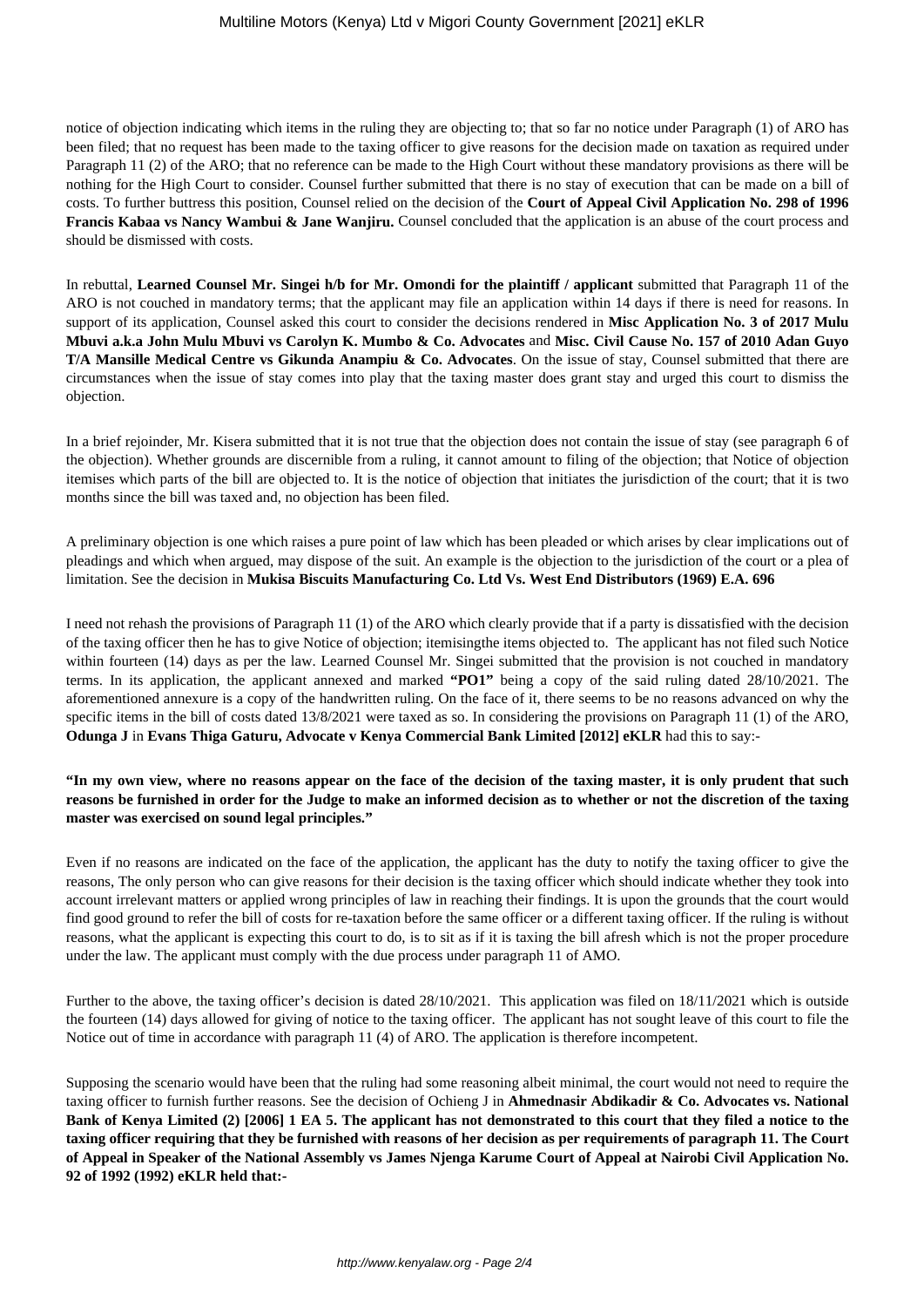### **"In our view, there is considerable merit in the submission that where there is a clear procedure for the redress of any particular grievance prescribed by the Constitution or an Act of Parliament, that procedure should be strictly followed."**

There is a clear procedure set out in paragraph 11 of ARO which the applicant must follow. No reason has been given why the applicant has not complied with that procedure

On the issue of stay, Learned Counsel Mr. Kisera submitted that there cannot be stay of execution of costs as was held in the case of **Francis Kabaa (supra).** The Court of Appeal's decision did not go into detail as to why a stay could not issue in respect of taxed costs. Taxation of costs, in my view, is part of the execution process**. Section 89 of the Civil Procedure Act** provides for the application of the Civil Procedure Rules in all cases of a civil nature such as the present application arising from taxation of costs. **Section 89 of the Act provides** as follows:-

### *"89. Miscellaneous proceedings*

*The procedure provided in this Act in regard to suits shall be followed as far as it may be applicable in all proceedings in any court of civil jurisdiction."*

**Muriithi J** held as follows in **Labh Singh Harman Singh Ltd v Attorney General & 2 others [2016] eKLR** 

**"It follows, in my view, that the provisions of the Civil Procedure Act with regard to stay of execution will apply to proceedings, which are of a civil nature, for the reference of an objection to the Court from the taxation of a Bill of Cost by a Taxing Officer of the Court under the Advocates' Remuneration Order. This position accords with the interests of justice that a party against whom substantial sums of money have been adjudged in the nature of taxed costs should not be required to pay such monies before his challenge on the liability and quantum of the taxed costs is determined through a reference under the Advocates' Remuneration Order, which is the procedure provided for such determination. Otherwise such references would be rendered nugatory, if eventually successful, and become a complete waste of judicial time."**

In granting of stay of execution under **Order 42 Rule 6 of the Civil Procedure Rules**, the courts consider among others, whether substantial loss is likely to be suffered and the provision of a suitable security for due performance of the decree which may be ultimately binding upon the applicant. The applicant contends in its application that the delay in filing the reference was due to the laxity on the part of one of its associates who has since left the firm. The applicant is specifically challenging in prayer (c) of its application, albeit in the wrong way, the award of **Kshs. 509,834.63** being the instruction fees awarded by the taxing officer. If the execution was to proceed, the whole process of challenging the decision of the taxing officer will be rendered nugatory. I am of the view that the court can order stay of taxed costs. In this case however, a part from applying for an order of stay. The applicant should have invoked the jurisdiction of this court by complying with paragraph 11 of the ARO in a miscellaneous application. Failure to comply with the said provision renders the application incompetent.

From the foregone, I am satisfied that the application dated 17/11/2021 offends the clear provisions of Paragraph 11 (1) of the Advocates (Remuneration) Order. It is incurably defective, improper, unprocedural and an abuse of the court's process, I uphold the Preliminary Objection. The application dated 17/11/2021 is struck out with costs to the respondent.

# **DATED, DELIVERED AND SINGED** AT MIGORI THIS **17TH** DAY OF **DECEMBER, 2021.**

#### **R. WENDOH**

# **JUDGE**

#### **In presence of;-**

No appearance for the Applicant

Mr. Kisera Advocate for Respondent